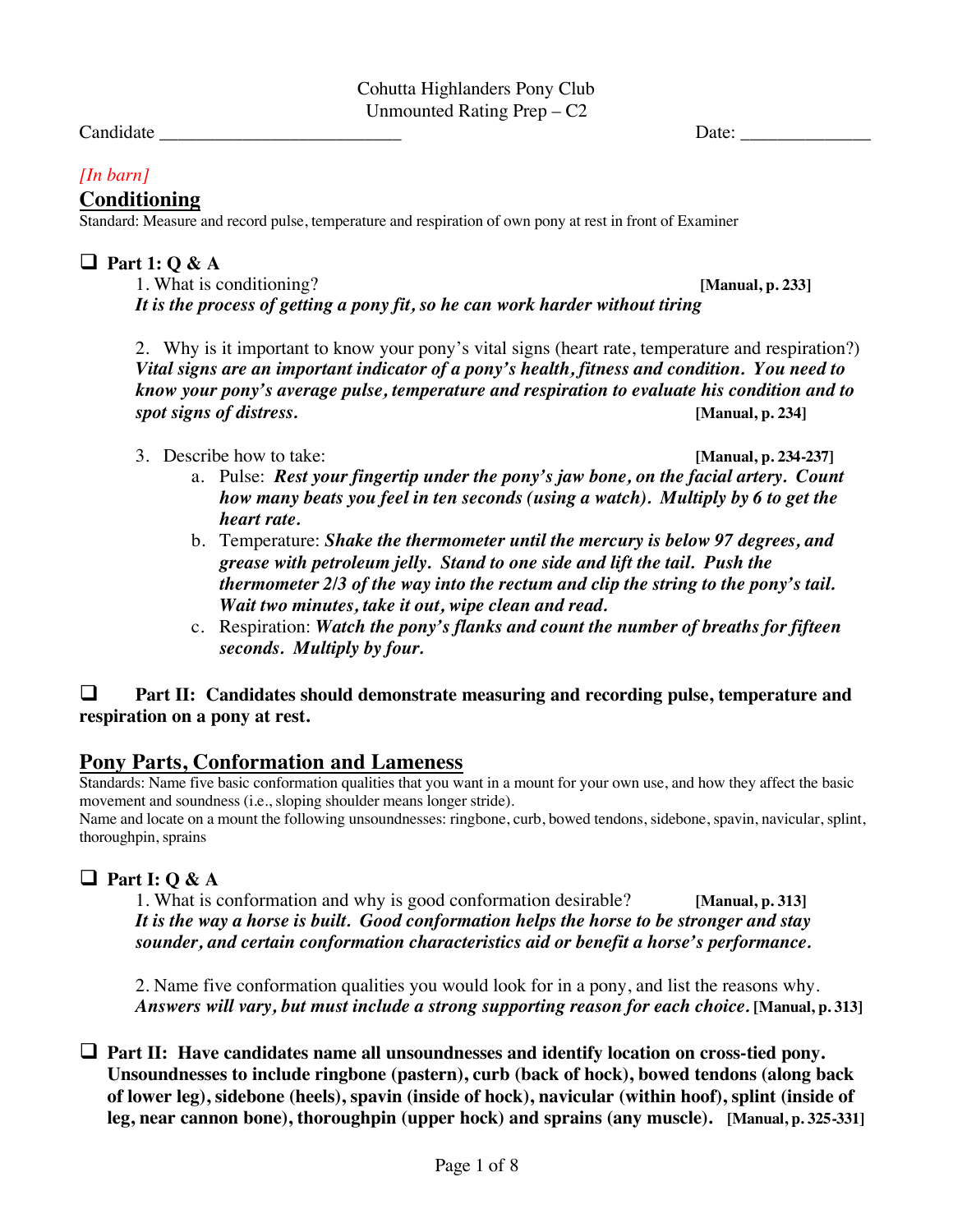## **Travel Safety**

Standard: Be able to load and unload, with assistance, an experienced, cooperative mount

## **Q Q** & A:

1. What are the steps to safely loading an experienced pony into a trailer? **[D Manual, p. 225-227]** *Lead the pony straight forward into the trailer, praise him while your helper closes the tail bar, and then tie the pony with a quick-release knot or trailer tie. You may also load a well-trained horse by putting the lead rope over the neck and standing to the side while the horse walks up, fastening the tail bar before tying the head.*

2. What are the steps to safely unloading a pony? **[D Manual, p. 227]** *Untie the pony. Have the helper unfasten the tail bar, and then back the pony out slowly in a straight line.*

### **Bandaging**

Standard: Apply a shipping and a stable bandage, under supervision of examiner, and give reasons for use.

## **Q** Part I:  $\theta \& A$

1. What is the purpose of a shipping bandage, and what critical areas must it cover? **[Manual, p. 266]** *A shipping bandage is used to protect the pony's legs from blows and stress during trailering. It must cover the leg from just below the knee or hock to the ground, covering the coronary band and heels.*

2. What is the purpose of a stable bandage, and what areas must it cover? **[Manual, p. 270]** *A stable bandage is used for warmth and protection in the stall, to prevent swelling, and to hold dressings in place. It extends from just below the knee or hock to just below the fetlock joint.*

3. Name five important points for safe bandaging. **[Manual, p. 272-273]** *Squat, never sit or kneel; clean the legs before bandaging; make sure there is sufficient padding and that the padding is smooth and distributed evenly; wrap snugly enough to just fit two fingers underneath the bandage; don't bind bandages over joints; bandage evenly, without loose folds or extra pressure from fasteners.*

□ Part II: Candidates demonstrate applying a shipping and stable bandage, under supervision of **Examiner**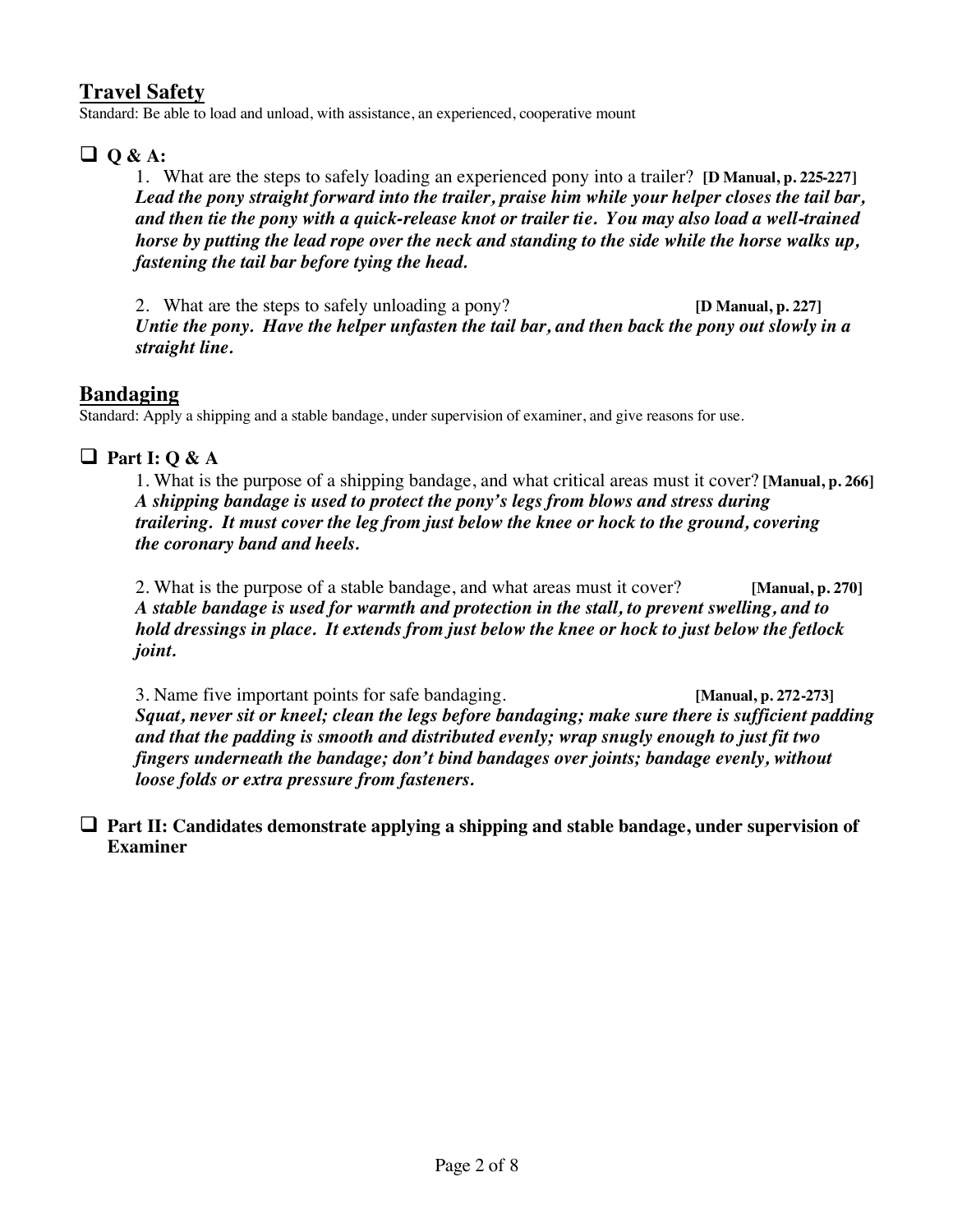#### *[In house]* **Turn Out/Tack**

Standards: Attire to be correctly formal or informal, as designated by the DC. Mount to show thorough grooming, with attention to mane and tail, reflecting regular care. Tack to be safe, clean, with metal polished, and well adjusted, reflecting regular care. Explain reasons for equipment used on own mount for flat work and over fences.

## **Q** & A:

1. List and explain the reasons for equipment used on your pony for flatwork and over fences. *Answer to include bridle with noseband, bit and reins; saddle, stirrups, any special pads; martingale or breastplate; and boots or bandages.* **[Manual, p. 180]**

## **Nutrition**

Standard: Describe own mount's ration when developing fitness, maintaining fitness, taking a day off, sick, roughed out.

# q **Q & A**:

| 1. Describe your pony's ration for these situations and explain why. | [Manual, p. 201-208] |
|----------------------------------------------------------------------|----------------------|
| Increase in concentrates for more energy                             |                      |
| <b>Basic ration for maintaining present fitness</b>                  |                      |
| Cut back on grain to prevent azoturia, or tying up                   |                      |
| Consult vet before feeding anything                                  |                      |
| Decrease grain gradually to maintenance level                        |                      |
|                                                                      |                      |

## **Stable Management**

Standards: Describe caring efficiently and economically when:

Stabled - feed and water schedule, minerals needed, clothing, exercise, grooming

At grass – safety check of pasture, fencing, water, mineral supply, shelter, feed and grooming

Discuss knowledge of safety measures, preparation and care of mount and equipment on day of strenuous work, including feeding schedule, consideration of mount's condition, consideration of climate and terrain; cooling out, treatment of any injuries, and making mount comfortable.

Discuss pasture safety and fencing

Name three toxic plants in your area and describe appearance

## $\Box$  Q & A

1. Describe how to care for a pony efficiently and economically when stabled as to:

a. Feed, water and minerals - *Stabled ponies should be fed two or three times a day, with grain in the morning and evening, and should receive hay at least twice a day. They should always have fresh, clean water available, and free access to salt.* b. Clothing – *A pony may need a blanket or sheet to keep warm, but must always be changed to the appropriate one for the temperature. They must be kept smooth and* 

*properly adjusted, and a turnout rug is necessary for outdoors.*

c. Exercise – *A stabled pony must have exercise daily, at least an hour of turnout or riding time.*

d. Grooming – *A stabled pony needs daily grooming to stimulate circulation as well as to clean the grease and scurf from his coat, and to spread the skin oil to make the coat shine.* **[Manual, p. 155-163]**

2. Describe a safety check of the pasture: **[Manual, p. 164]** *Fence must be safe, strong and easy to see. Pasture must be free of dangerous trash such as nails, bottles and other hazards, and poisonous plants. Pastures should not have sharp corners where a pony could be trapped by another pony. Telephone guy wires should be fenced off.*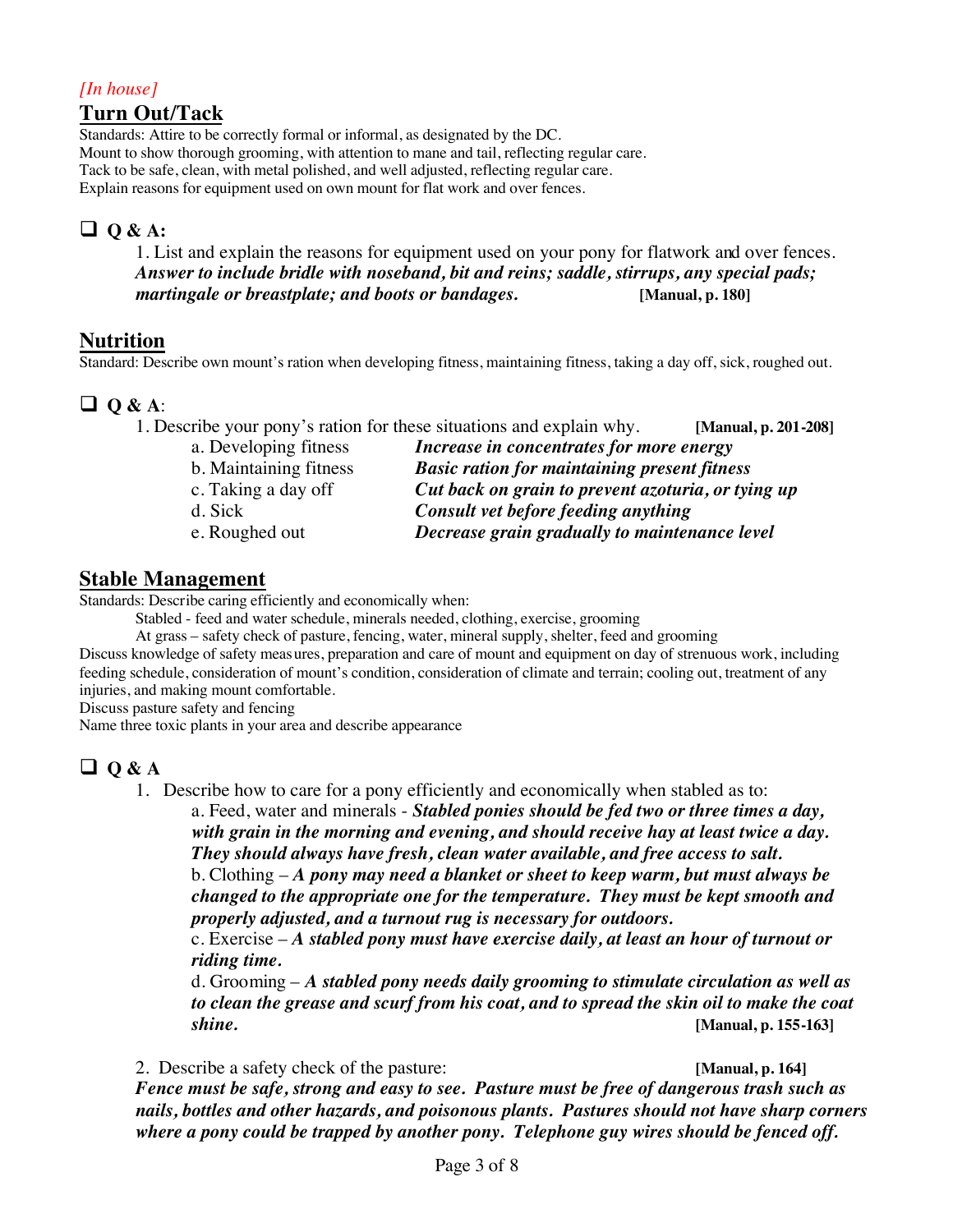|                   | 3. List the advantages and disadvantages of these fencing materials: | [Manual, p. 164 – 165]                                                    |
|-------------------|----------------------------------------------------------------------|---------------------------------------------------------------------------|
|                   | Advantages                                                           | Disadvantages                                                             |
| a. Wooden         | Safe, easy to see                                                    | Expensive, chewable                                                       |
| b. Plastic        | Safe, easy to see, not chewable                                      | <i>Expensive</i>                                                          |
| c. Metal pipe     | Safe, not chewable, long-lasting                                     | <b>Expensive</b>                                                          |
| d. Wire mesh      | Safe if not hog wire                                                 | <b>Needs a wooden rail to keep from</b><br>sagging when ponies lean on it |
| e. Electric fence | <i>Inexpensive</i>                                                   | Less secure, must be checked daily                                        |
| f. Barbed wire    | <i>Inexpensive</i>                                                   | <b>Not suitable for horses</b>                                            |

4. Discuss the daily care of a pony at grass in regard to: **[Manual, p. 164-172]**

a. Water, feed and minerals – *Fresh water must be available at all times from a flowing stream or a clean horse tank, not a stagnant pond. Pony will need supplementary feeding when there is not sufficient nutrition in the grass and when being ridden regularly; hay may be fed from a feeder off the ground or in stations 30' apart, but grain should be fed separately if possible. A salt block should always be available.* b. Shelter – *Ponies need a safe run-in shed or a wind break of trees or bushes.* c. Grooming – *Pasture ponies do not need as much grooming as stabled ponies because they need the natural oils in their coat to keep warm, but should be checked daily for injuries, ticks and bot eggs, and should have their feet picked out. They should be brushed before riding.* 

5. Discuss the care of a pony on a day of strenuous work in regard to: **[Manual, p. 245-249]** a. Safety – *Be sure the pony is in condition for the event. Wrap legs for trailering, and follow safe stable management procedures at the show grounds (check for nails and hazards in a stall, etc). Warm up gradually, check over tack carefully, and keep a safe distance from other ponies. Keep the pony's welfare first and foremost in mind and pull out if he shows any signs of distress. Cool him out properly and check for injuries when finished.*

b. Preparation – *Begin conditioning and training for the event 2-3 months ahead of time. Have all tack repairs done well in advance, and plan for your horse to receive any necessary farrier care/immunizations taken care of. The day before the event, exercise pony lightly, and devote the rest of the day to grooming, cleaning and checking tack, packing equipment and readying the trailer.*

c. Care of equipment – *Take good care of tack and arrange for any repairs at least a week before the event. Clean thoroughly the day before. Make up an equipment checklist to be sure you remember to pack everything, and keep everything organized during the event. Check your tack throughout, and clean tack at the end of the day.* d. Feeding schedule – *Plan a long range feeding schedule to go with the conditioning schedule. On the day of the event, feed early so pony can digest his meal before exercise. Have hay and water available at the event, but limit water intake to a few sips every few minutes while cooling out. Wait to feed grain until pony is completely cooled out.*

e. Consideration of pony's condition – *Don't work longer or faster than he is used to. Watch for signs of tiring or distress, and ease up on him if needed.*

f. Consideration of climate and terrain – *In hot or humid weather, deep footing or on hilly terrain, slow down and rest your pony whenever possible. Be prepared to pull up if he gets too tired. In cold, wet or windy weather, keep moving and cover the pony whenever possible.*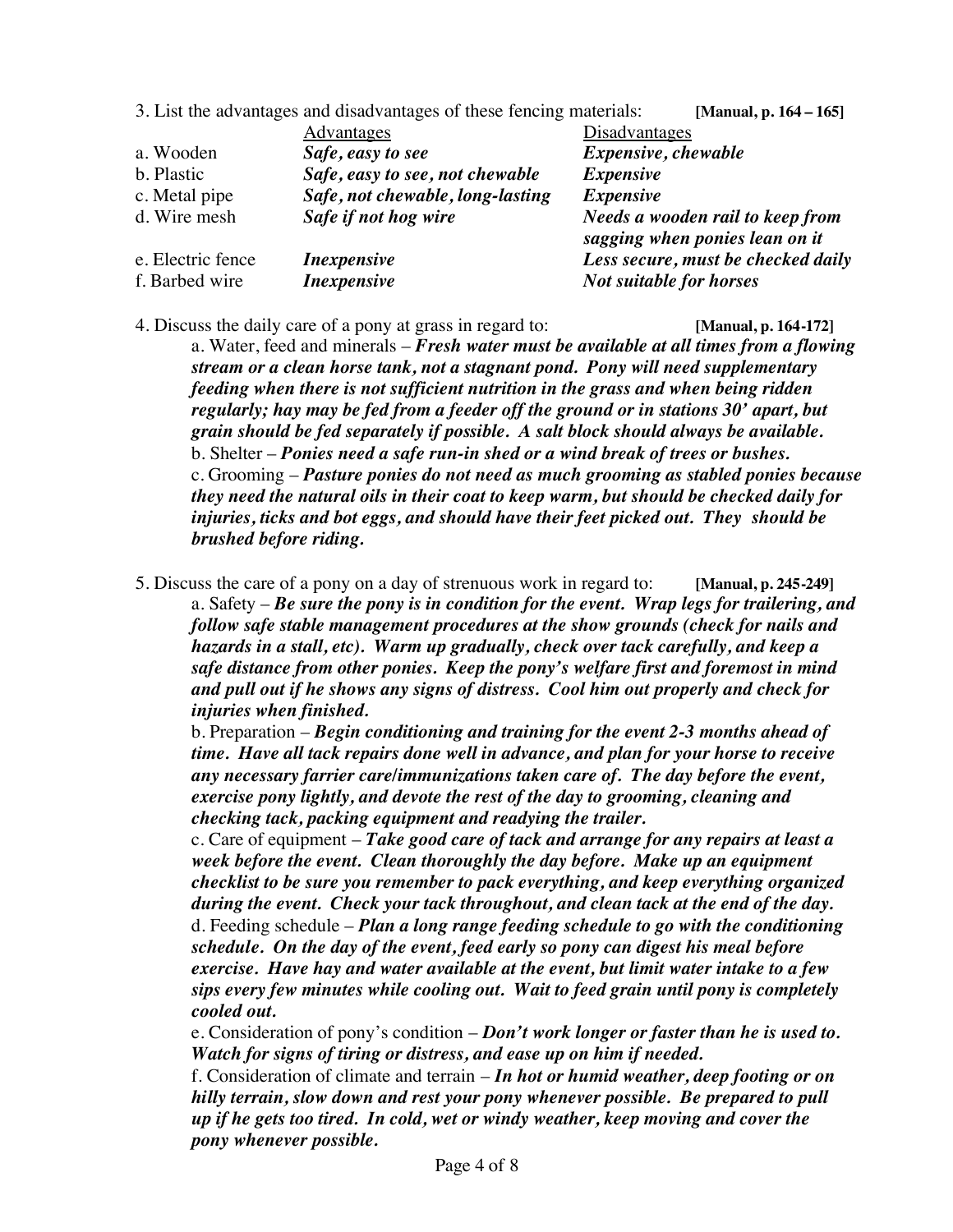g. Cooling out – *Ease up slowly, dismount as soon as possible, loosen girth and noseband and walk pony until his breathing returns to normal. Untack, and sponge/rub down your pony, depending on the weather. Continue walking and offering a few sips of water at a time until pony is completely cooled out. Do not cover a pony in hot weather!*

h. Treatment of injuries – *Check pony carefully for injuries, especially hooves and legs, and treat immediately. Check right after the event, before leaving for the night and again the next day.*

i. Making pony comfortable – *Make sure the pony is properly cooled out and let him loose in a stall to roll and to urinate. If he is still damp and the weather is cool, cover with an anti-sweat sheet. Offer hay and water. Pony can be turned out when completely cool and dry.*

6. Name three toxic plants in your area and describe appearance. **[C Manual, p. 168-170]** *Answers will vary, but will likely be found in the list of most common toxic plants for horses: Yew, Oleander, Rhododendron, Azalea, Ragwort, Poison Hemlock, Horsetail, Wild Black Cherry, Red Maple, Black Nightshade or Horse Nettle, Yellow Star or Thistle and Bracken Fern.*

## **Health Care and Veterinary Knowledge**

Standards: List annual immunizations and health requirements appropriate for your area List prevalent internal parasites in your area. Describe routine parasite prevention for your mount. Describe how tetanus and strangles are transmitted. Explain the need for the regular care of teeth.

## $\Box$  O & A

1. List the immunizations and health requirements for your area. **[C Manual, p. 206]** *Answers will vary – ask your vet.*

2. List the most prevalent internal parasites for your area. **[C Manual, p. 209-210]** *Answers will vary – ask your vet.*

3. Describe the routine parasite prevention for your pony, and why. **[C Manual, p. 210-211]** *Individual answers will vary; check against Health & Maintenance book for accuracy*

- 4. Describe these diseases and how they are transmitted: **[C Manual, p. 216-217]**
	- a. Tetanus *is caused by clostridium tetrani, a bacteria that grows where there is no oxygen. In a puncture wound, tetanus is carried deep into the body where there is no oxygen and the bacteria reproduces, giving off "Tetanus toxin" which attacks the nerves and causes spasms of the jaw and other muscles.*
	- b. Strangles *respiratory infection cased by streptococcus equi bacteria. It is spread by mucus from one horse to another. A pony is at highest risk for strangles in an area where there are lots of other ponies, such as a sale or horse show. A pony with strangles will not eat, cough, have a fever and runny nose, and the lymph nodes will swell and drain.*

5. Explain the need for regular care of teeth. **[C Manual, p. 211 – 212]** *Teeth are essential for proper chewing so a pony can get the nutrition from the food he needs to stay in condition and to be comfortable with his bit. As the teeth grind together, they wear down*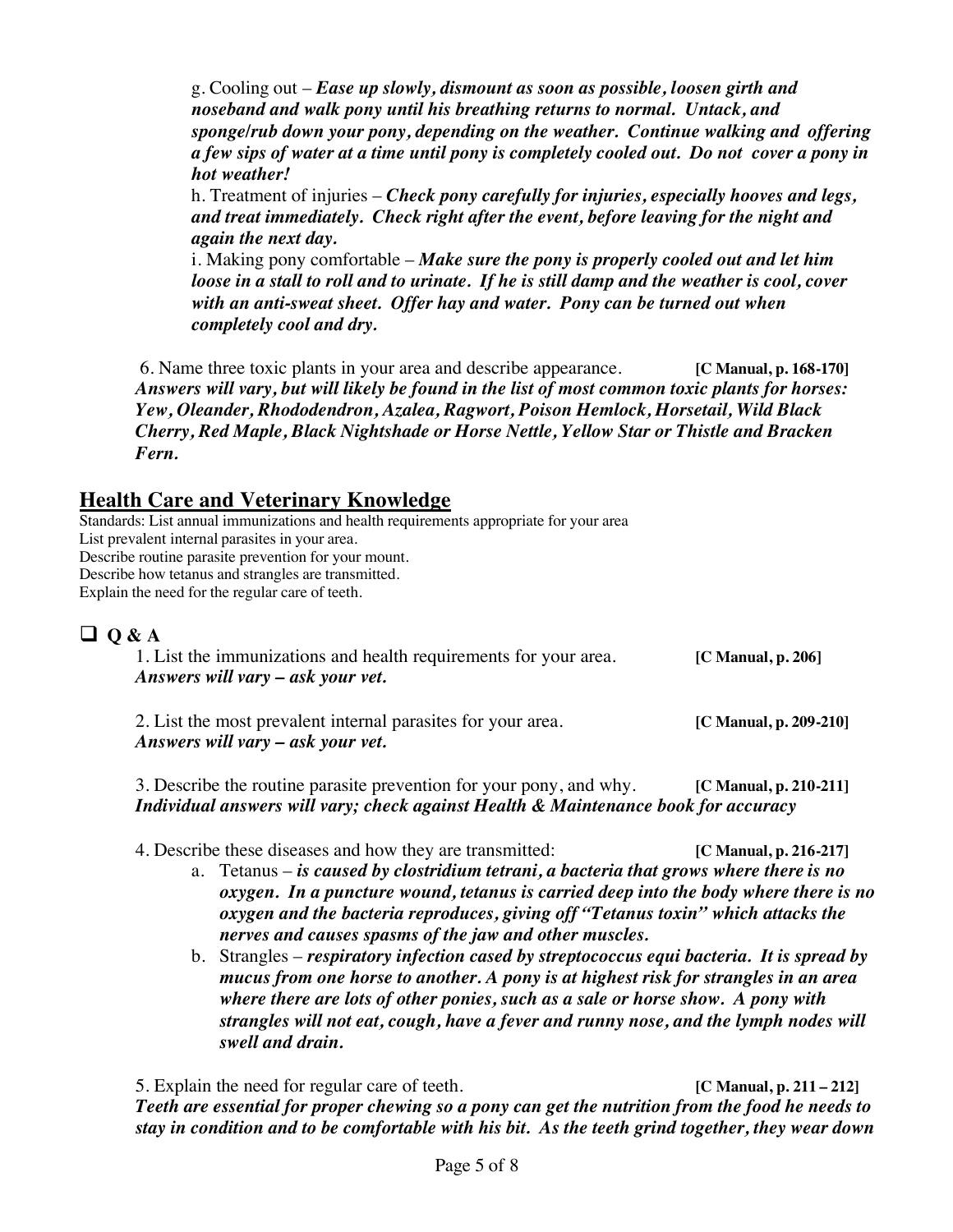*the surface of the tooth and form sharp hooks on the edges. These will cause a pony discomfort when chewing and when being bridled, and he may lose weight. Your pony's teeth should be checked by the vet every six months for sharp edges that need floating.*

### **Shoeing**

Standard: Recognize and describe good and bad shoeing.

## $\Box$  Q & A

1. Describe the signs of good shoeing. **[C Manual, p. 255-257]** *The angle of the hoof matches the angle of the pastern; clinches are smooth and even; the shoe is made to fit the hoof and is the right size; hoof is not rasped exceedingly; frog touches the ground*

2. Describe the signs of poor shoeing. **[C Manual, p. 255-257]** *The angle of the hoof and pastern do not match; shoe is too small; toe is dumped (rasped to fit the shoe); clinches rough and uneven, excessive rasping which removes the hoof wall; frog does not touch the ground*

### **Longeing**

Standards: Longe own mount for exercise in an enclosed area with assistance. Discuss methods, equipment, and safety precautions for longeing.

## q **Q & A**

1. What is longeing and what are its uses? **[C Manual, p. 279]** *Longeing is a form of controlled exercise for the pony carried out on the ground. It is useful for exercising a pony when he can't be ridden, settling an energetic pony before riding and in training a pony to be attentive to voice commands and body language.*

2. List the longeing equipment needed for pony: **[C Manual, p. 281-285]** *Longe line, longe whip, longe cavesson and/or snaffle bridle, leg protection, saddle or surcingle, side reins (optional; only for those with experience in longeing)*

3. List the longeing equipment needed for the rider: **[Manual, p. 281]** *Gloves, boots, safety helmet, and watch.*

4. List the safety rules for longeing: **[Manual, p. 287]** *Longe in an enclosed area; use proper dress and equipment; get training and practice before trying to longe a pony; hold the excess line in folds; stay out of kicking range; longe on a full 30' circle; handle the whip correctly and quietly.*

5. Explain the following voice commands for longeing: **[Manual, p. 288]**

- a. Upward transition *"Walk ON" or "wa-a-LK," raising voice on last syllable.*
- b. Downward transition *"Aaand walk," dropping voice at end.*
- c. To move pony out on circle "*Ouut," spoken firmly.*
- d. To praise pony **"***Goood," praise immediately when a command is performed.*
- e. To reprimand pony *"NO," spoken sharply and instantly when required.*

6. What are two ways of holding the longe line, and how should you hold the excess?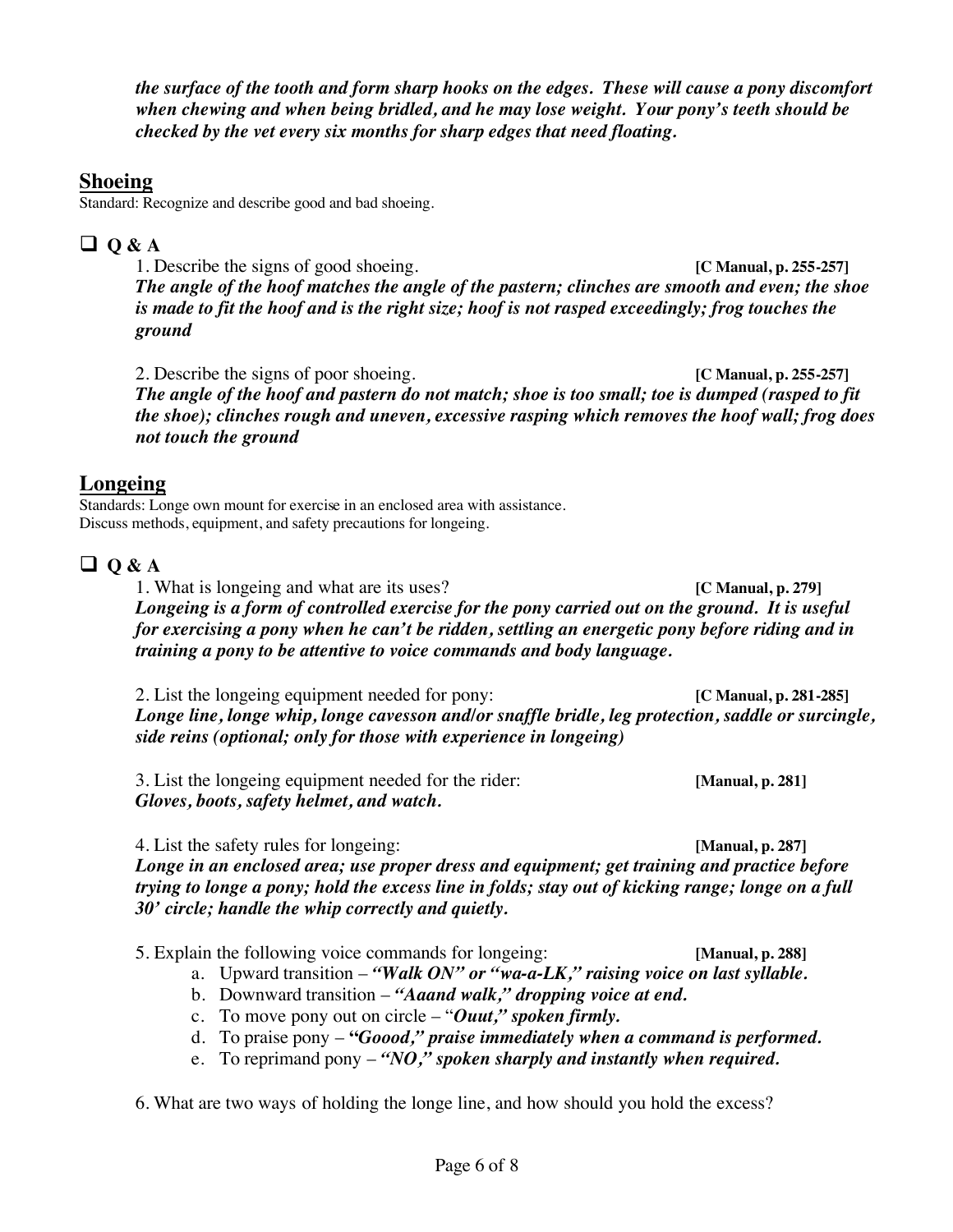*You can hold the longe line in a driving hold, with the rein coming out of the top of the hand, or a riding hold, with the rein coming out between the ring and pinky as in riding. Extra longe line should be folded, never looped, in the other hand.* **[Manual, p. 289]**

7. Where should you longe? **[Manual, p. 281]** *In a 60' round longeing ring, or at the end or the corner of an arena, where the footing is good and no one is riding.*

8. Explain how to use the whip: **[Manual, p. 292-293]** *Hold the whip close to the ground, rotating in a forward motion. Flick towards the hocks for a stronger forward motion, flick forward and up at belly landing in area of rider's leg for more emphasis, and crack the whip to call for immediate forward motion only when necessary. Point towards the shoulder to ask to move out on circle. Move in front of the longe line to ask to slow down or stop. Tuck the whip under your arm with lash caught up when approaching pony.*

9. Explain where to position your body when longeing: **[Manual, p. 294-295]** *You should form a triangle of control with the longe line, the pony and the whip, with you standing at the apex of the triangle just behind the pony's shoulder. Moving back towards the pony's hip causes him to go faster, and moving forward towards his head will cause him to slow down.*

10. Explain how to longe a trained pony: **[Manual, p. 296-297]**

- a. To start *Stand by left shoulder with whip pointing backwards and say "Walk On," feed out the longe and say "Ouut," until he is out on the circle in the triangle of control.*
- b. To stop *Give a low and quiet "and Whoa," and step towards his shoulder.*
- c. To trot *Say "TrrROT" or "Trot ON," and point whip at hindquarters. Tap ground or flick at his hocks if he does not trot.*
- d. To change direction *Stop the pony and tuck the whip under your arm with point behind you. Go out to pony and lead him in a reverse, change the longe line if necessary and switch your longe line and whip. Start over.*
- e. To canter *Use voice command for "CanTER," and use whip by tapping on ground or flicking at hock. Only canter on the longe if the pony is responsive and obedient at a walk and trot, well-balanced and fit, and only canter for short periods of time.*

## **Teaching**

Standards: Assist a D1 and/or D2 to prepare for turnout.

Candidate must bring a letter from DC stating that they are assisting in simple unmounted instructional programs for D-level Pony Club members with supervision.

## $\Box$  Q & A:

1. What are some pointers to helping younger Pony Clubbers to prepare for turnout inspection? *Set a good example and be positive and encouraging. Demonstrate skills and assist in carrying things that are too heavy and grooming places they can't reach, but let them do their own work. Tell them what is expected at an inspection, and explain why it is important. Encourage them to ask questions and give praise. Keep safety foremost in mind, and don't expect them to present a C2 level turnout.*

2. What are some ways in which you might be asked to help during an unmounted lesson?